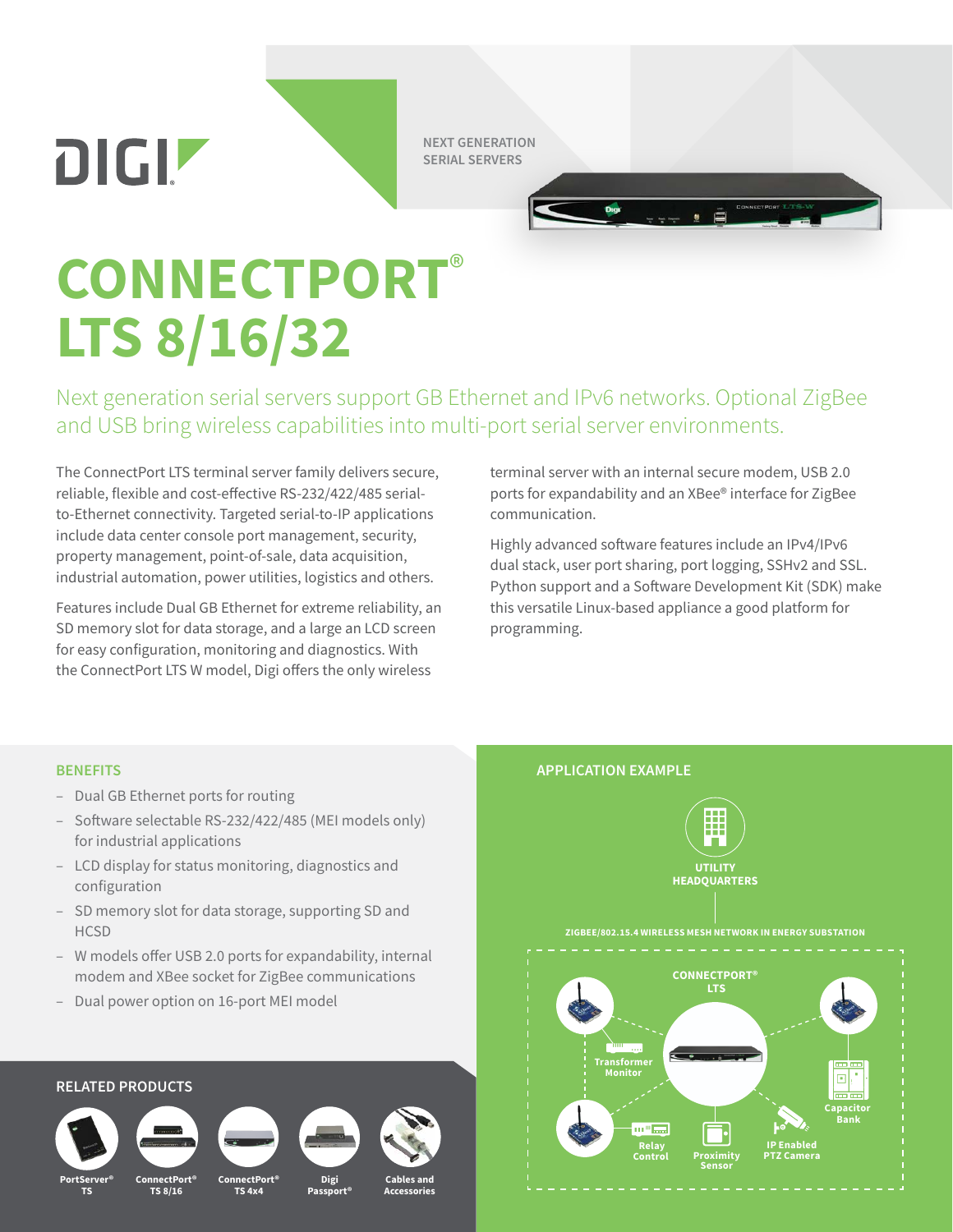| <b>SPECIFICATIONS</b>                          | ConnectPort <sup>®</sup> LTS 8 MEI                                                                                                                                                                                                                                    | ConnectPort® LTS 16/16 MEI/16 W                                 | ConnectPort® LTS 32/32MEI                                       |
|------------------------------------------------|-----------------------------------------------------------------------------------------------------------------------------------------------------------------------------------------------------------------------------------------------------------------------|-----------------------------------------------------------------|-----------------------------------------------------------------|
| <b>FEATURES</b>                                |                                                                                                                                                                                                                                                                       |                                                                 |                                                                 |
| <b>PROCESSOR</b>                               | Freescale MPC8314, 400 MHz                                                                                                                                                                                                                                            |                                                                 |                                                                 |
| <b>THROUGHPUT</b>                              | Up to 230 Kbps                                                                                                                                                                                                                                                        |                                                                 |                                                                 |
| <b>MEMORY</b>                                  | 128 MB SDRAM / 34 MB Flash                                                                                                                                                                                                                                            | 256 MB SDRAM / 34 MB Flash                                      | 256 MB SDRAM / 34 MB Flash                                      |
| <b>MANAGEMENT</b>                              | HTTP/HTTPS, CLI or telnet, SNMP read and write                                                                                                                                                                                                                        |                                                                 |                                                                 |
| <b>OPERATING SYSTEMS</b>                       | AIX, HP-UX, Solaris, Linux®, Windows® 2000, Windows® XP, Windows® 7, Windows® 8, Windows® 8.1, Windows® 10, Windows Server® 2003,<br>Windows Server® 2008, Windows Server® 2012, Windows Server 2016. Note: TCP/UDP socket services are operating system independent. |                                                                 |                                                                 |
| <b>SOFTWARE</b>                                | RealPort®, Python, Port sharing (sockets only, not for RealPort), Port logging (online and offline), Line printer Daemon                                                                                                                                              |                                                                 |                                                                 |
| <b>PROTOCOLS</b>                               | TCP/UDP, DHCP, telnet, Reverse telnet/SSHv2/SSL, IPv4/IPv6                                                                                                                                                                                                            |                                                                 |                                                                 |
| <b>SECURITY</b>                                | Encrypted RealPort, SSHv2, TLS/SSL                                                                                                                                                                                                                                    |                                                                 |                                                                 |
| <b>LEDS</b>                                    | Serial ports: Tx/Rx per port; Ethernet: Link/Activity, Power, Ready, Diagnostic; Optional modem: DTR/DCD                                                                                                                                                              |                                                                 |                                                                 |
| <b>DIMENSIONS</b><br>(LENGTH X WIDTH X HEIGHT) | 189 mm x 271 mm x 44 mm<br>(7.4 in x 10.7 in x 1.7 in)                                                                                                                                                                                                                | 222 mm x 443 mm x 44.5 mm<br>(8.7 in x 17.4 in x 1.8 in)        | 222 mm x 443 mm x 44.5 mm<br>(8.7 in x 17.4 in x 1.8 in)        |
| <b>WEIGHT</b>                                  | 1550 g (3.4 lb)                                                                                                                                                                                                                                                       | 2600 g (5.7 lb), 2690 g (5.9 lb)<br>dual power model            | 2600 g (5.7 lb), 2690 g (5.9 lb)<br>dual power model            |
| <b>INTERFACES</b>                              |                                                                                                                                                                                                                                                                       |                                                                 |                                                                 |
| <b>SERIAL PORTS</b>                            | 8 RS 232/422/485 software selectable MEI                                                                                                                                                                                                                              | 16 RS-232 or RS-232/422/485<br>software-selectable (MEI models) | 32 RS-232 or RS-232/422/485<br>software-selectable (MEI models) |
| <b>SERIAL CONNECTOR</b>                        | Digi 10-pin                                                                                                                                                                                                                                                           |                                                                 |                                                                 |
| <b>ETHERNET PHYSICAL LAYER</b>                 | Dual 10/100/1000 Mbps auto sensing; Full of half duplex                                                                                                                                                                                                               |                                                                 |                                                                 |
| <b>CONSOLE PORTS</b>                           | 10-pin RJ-45 serial port for configuration                                                                                                                                                                                                                            |                                                                 |                                                                 |
| <b>USB PORTS</b>                               | 2 USB 2.0 connectors; 500 mA max each port (W model only)                                                                                                                                                                                                             |                                                                 |                                                                 |
| <b>RPSMA CONNECTOR</b>                         | 1 for ZigBee wireless (W model only)                                                                                                                                                                                                                                  |                                                                 |                                                                 |
| <b>RJ-11 CONNECTOR</b>                         | 1 for internal modem (W model only)                                                                                                                                                                                                                                   |                                                                 |                                                                 |
| <b>POWER REQUIREMENTS</b>                      |                                                                                                                                                                                                                                                                       |                                                                 |                                                                 |
| <b>POWER INPUT</b>                             | 9-30 VDC                                                                                                                                                                                                                                                              | 100-240 VAC, 50-60 Hz, 0.8A                                     | 100-240 VAC, 50-60 Hz, 0.8A                                     |
| <b>POWER SUPPLY</b>                            | 2A@12 VDC                                                                                                                                                                                                                                                             | N/A                                                             | N/A                                                             |
| <b>POWER CONSUMPTION</b>                       | 18W max                                                                                                                                                                                                                                                               | 30W max                                                         | 30W max                                                         |
| <b>ENVIRONMENTAL</b>                           |                                                                                                                                                                                                                                                                       |                                                                 |                                                                 |
| <b>OPERATING TEMPERATURE</b>                   | 0° C to +55° C (32° F to +130° F)                                                                                                                                                                                                                                     |                                                                 |                                                                 |
| <b>STORAGE TEMPERATURE</b>                     | $-20^{\circ}$ C to $+66^{\circ}$ C ( $-4^{\circ}$ F to $+151^{\circ}$ F)                                                                                                                                                                                              |                                                                 |                                                                 |
| <b>RELATIVE HUMIDITY</b>                       | 5%-95% (non-condensing)                                                                                                                                                                                                                                               |                                                                 |                                                                 |
| <b>SERIAL PORT PROTECTION (ESD)</b>            | $±15$ kV                                                                                                                                                                                                                                                              |                                                                 |                                                                 |
| <b>ETHERNET ISOLATION</b>                      | 1500 VAC (rms)                                                                                                                                                                                                                                                        |                                                                 |                                                                 |
| <b>REGULATORY APPROVALS</b>                    |                                                                                                                                                                                                                                                                       |                                                                 |                                                                 |
| <b>SAFETY</b>                                  | UL 60950-1, EN 60950-1                                                                                                                                                                                                                                                |                                                                 |                                                                 |
| <b>EMISSIONS/IMMUNITY</b>                      | FCC Part 15, Subpart B, Class A, EN 55022 Class A, EN 55024                                                                                                                                                                                                           |                                                                 |                                                                 |